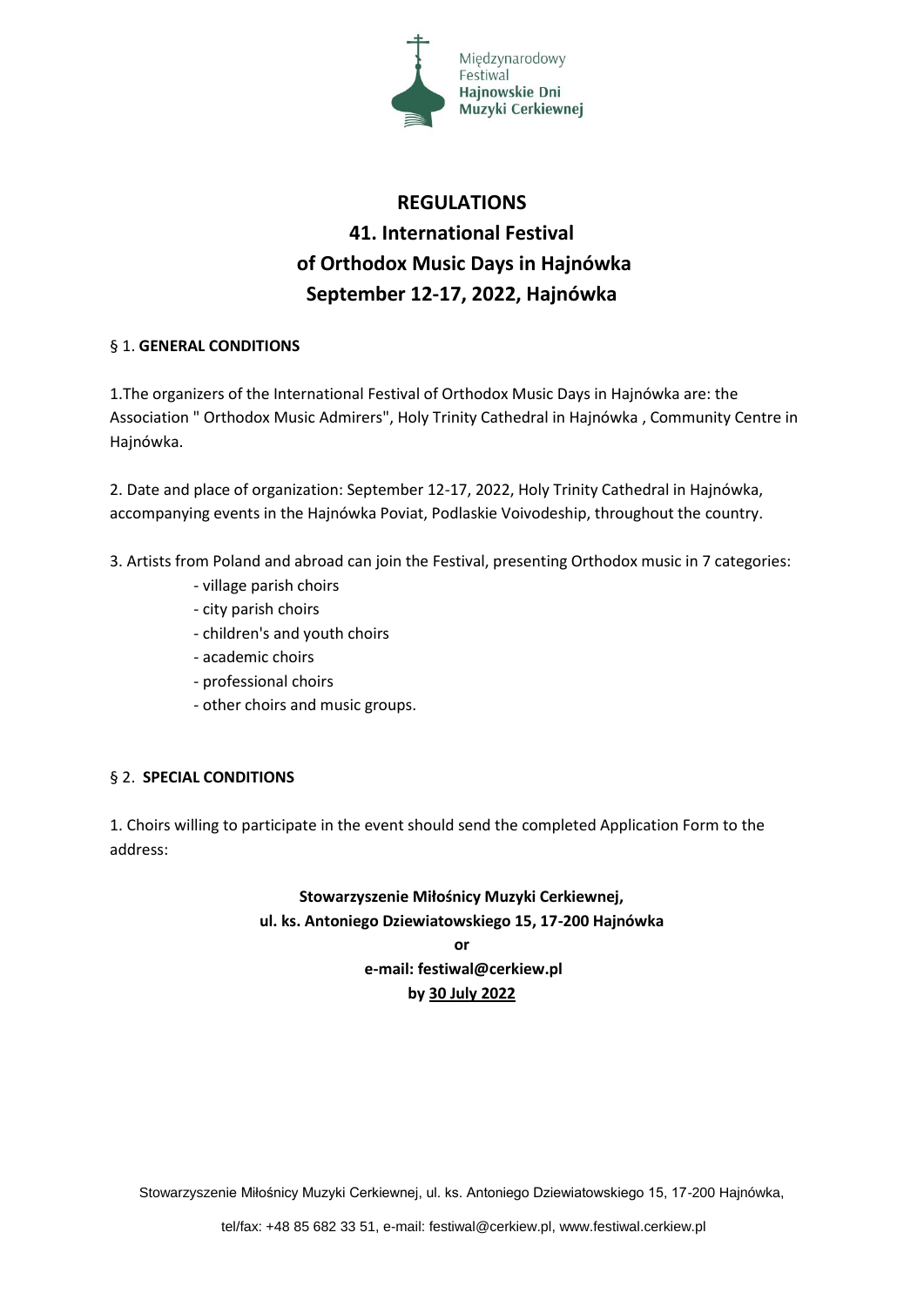

2. The choir's repertoire should contain at least 5 liturgical pieces, the performance cannot exceed 30 minutes. The repertoire should include liturgical texts, such as: *stychires, troparions,* etc. of various forms of liturgical chant: *glas* in different traditions (*znamiennyj, kijewskij, obichodnyj,* etc).

3.The Application Form should be accompanied by:

**- history of the choir, achievements, participation in other festivals,**

**- the choir's phonographic or audiovisual recording,** 

- **- notes of each composition submitted for the competition audition,**
- **- a good quality photo of the choir as a condition for inclusion in the festival folder,**
- **- information clause / consent to image processing.**

### **§ 3. EVALUATION AND SELECTION OF CHOIRS FOR COMPETITION AUDITIONS**

1. The submitted Application Forms with attachments will be assessed by the Qualification Committee (representatives of the organizers).

2. The choirs will be informed about qualifying for the competition auditions **in August 2022.**

### **§ 4. COMPETITION AUDITIONS AND ACCOMPANYING EVENTS**

1. The choir competition auditions will last three days. The presentations will be judged by an international jury (approx. 10 people).

2. The following criteria will be taken into account during the evaluation:

- authenticity of performance and selection of repertoire ,
- articulation, meter-rhythm, intonation,

- general artistic impression.

3. The participants of the Festival will take part in accompanying concerts, during which they will perform pieces from the submitted repertoire and any chosen by themselves. They are required to perform in the same line-up as was submitted in the auditions.

### **§ 5. AWARDS**

1. The choirs are assessed by the Jury on a scale of 1-10. The final result obtained by the choir does not result from the arithmetic sum obtained by it, as it may be influenced by detailed comments.

Stowarzyszenie Miłośnicy Muzyki Cerkiewnej, ul. ks. Antoniego Dziewiatowskiego 15, 17-200 Hajnówka,